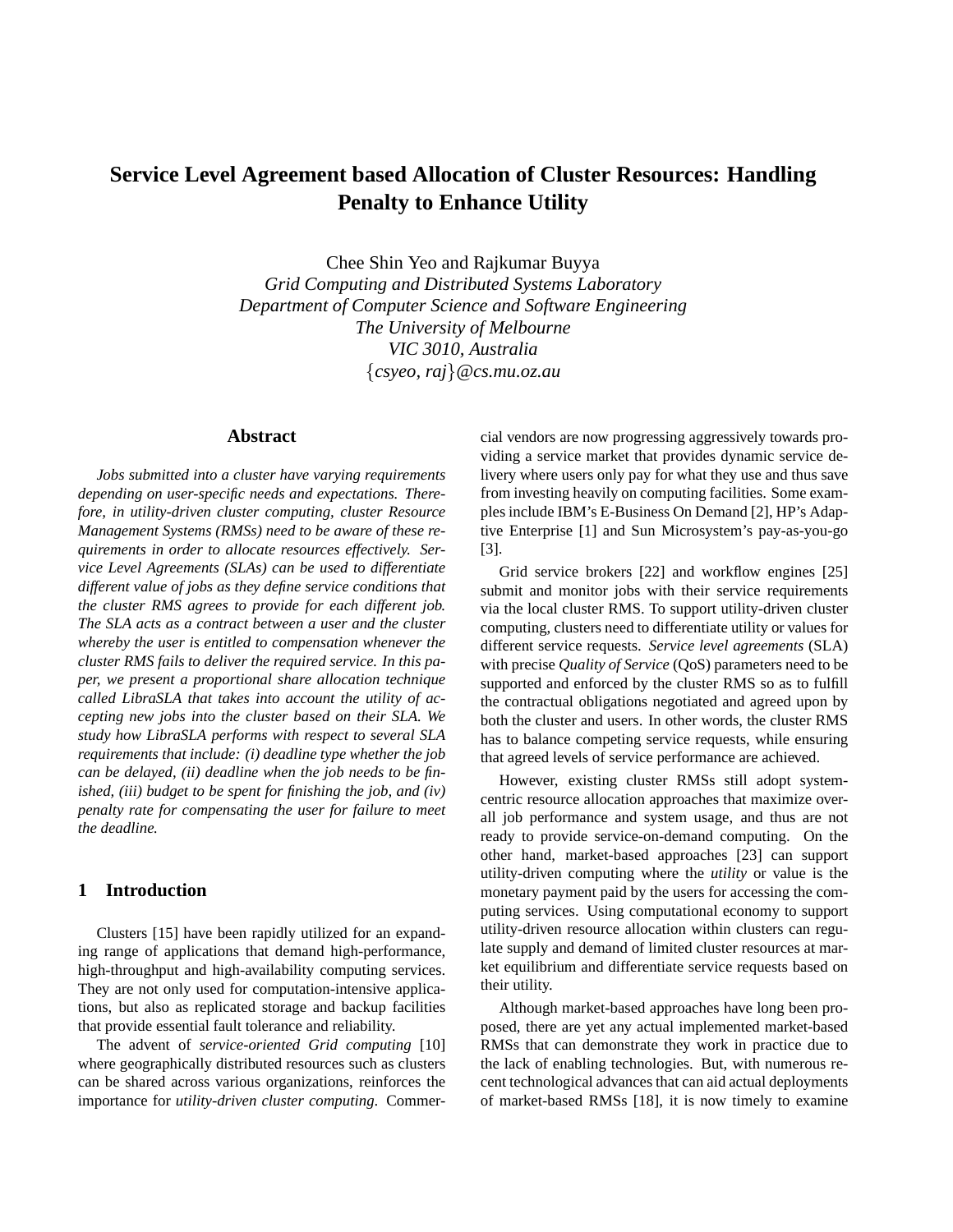how market-based solutions can be applied effectively even though there still remains some key challenges [18] that need to be overcome first.

This paper focuses on a proportional share resource allocation technique called LibraSLA that applies market economy to achieve utility-driven cluster computing. The key contributions of this paper are:

- Defining a simple SLA with four basic QoS parameters: (i) deadline type whether the job can be delayed, (ii) deadline when the job needs to be finished, (iii) budget to be spent for finishing the job, and (iv) penalty rate for compensating the user for failure to meet the deadline. The penalty rate is represented by a linear penalty function that reduces the budget of the job over time after the lapse of its deadline.
- Developing an admission control and resource allocation mechanism that determines whether accepting a new job will enhance the aggregate utility of the cluster: The admission control examines how the new job will affect the SLA conditions of other accepted jobs, in particular how penalties incurred will decrease their utility. For resource allocation, LibraSLA allocates processing resources proportionally to job requests based on their deadline SLA property. In addition, LibraSLA allocates additional processing resources if available to the job with the highest return so as to achieve its utility faster.
- Analyzing the performance of LibraSLA based on varying SLA properties: (i) deadline type, (ii) deadline, (iii) budget, and (iv) penalty rate.

The rest of this paper is organized as follows. Section 2 discusses related work. Section 3 outlines a simple SLA supporting four QoS parameters. Section 4 describes how LibraSLA examines and enforces SLA. Section 5 discusses performance evaluation results and Section 6 concludes this paper.

### **2 Related Work**

Existing cluster RMSs such as Condor [21], LoadLeveler [11], Load Sharing Facility (LSF) [16], Portable Batch System (PBS) [5], and Sun Grid Engine (SGE) [19] still adopt system-centric approaches that optimize overall cluster performance. Cluster performance is often aimed at maximizing processor throughput and utilization for the cluster, and minimizing average waiting and response time for the jobs. They are thus not suitable for utility-driven cluster computing since they do not differentiate and thus neglect varying levels of utility or value that different cluster users have for each job request. Maui [20] is an advanced cluster scheduler that is designed to be highly configurable and extensible. It can be extended to build customized user-level schedulers that incorporate fine-grained policies and examine numerous resource allocation parameters such as QoS and advanced reservation. Currently, no market-based approaches have been designed for Maui to improve utility for either the cluster or users.

Numerous market-based approaches [23] have been proposed for resource management in parallel and distributed computing. REXEC [8] is a remote execution environment for a cluster of workstations that adopts market-based resource allocation. It assigns resources proportionally to jobs based on their users' bid (valuation) for each job. Tycoon [14] also adopts the same bid-based proportional share technique as REXEC, but extends it with continuous bids for allocating resources in a Grid of distributed clusters. In contrast, our LibraSLA prioritizes each job based on its SLA parameters that address two additional perspectives: (i) deadline when a job has to be finished and (ii) penalty rate to compensate the user if the deadline is not met. In addition, we aim to improve the aggregate utility of the cluster thru the consideration of penalties defined for respective SLA of different jobs.

Cluster-On-Demand [12] adopts distributed marketbased task services to create a service market where penalties are incurred if jobs finish later than their required run times. It demonstrates the importance of balancing the reward against the risk of accepting and executing jobs, especially in the case of unbounded penalty. It also uses a discount rate based on present value to reduce future gains of a job in order to differentiate between delays in job execution. Similarly, our LibraSLA also consider penalties incurred on already accepted jobs by accepting a new job. But in our case, a job is penalized after the lapse of its deadline, instead of immediately after its run time. In addition, we also determine which job has higher return so that the job with the highest return is assigned additional resources if available to realize its utility faster. LibraSLA also studies resource allocation at a more fine-grained level as compared to Cluster-On-Demand. LibraSLA determines acceptance at the node level depending on available nodes within the cluster to execute a job. On the other hand, Cluster-On-Demand decides at the cluster level whether to accept a job into the cluster.

QoPS [13] is a QoS based scheduling technique for parallel jobs. It uses an admission control to guarantee the deadline of every accepted job by accepting a new job only if its deadline can be guaranteed without violating the deadlines of already accepted jobs. QoPS uses a slack factor for each job to represent the maximum delay that can be accommodated after its deadline. This allows earlier jobs with slack to be delayed if necessary so that future more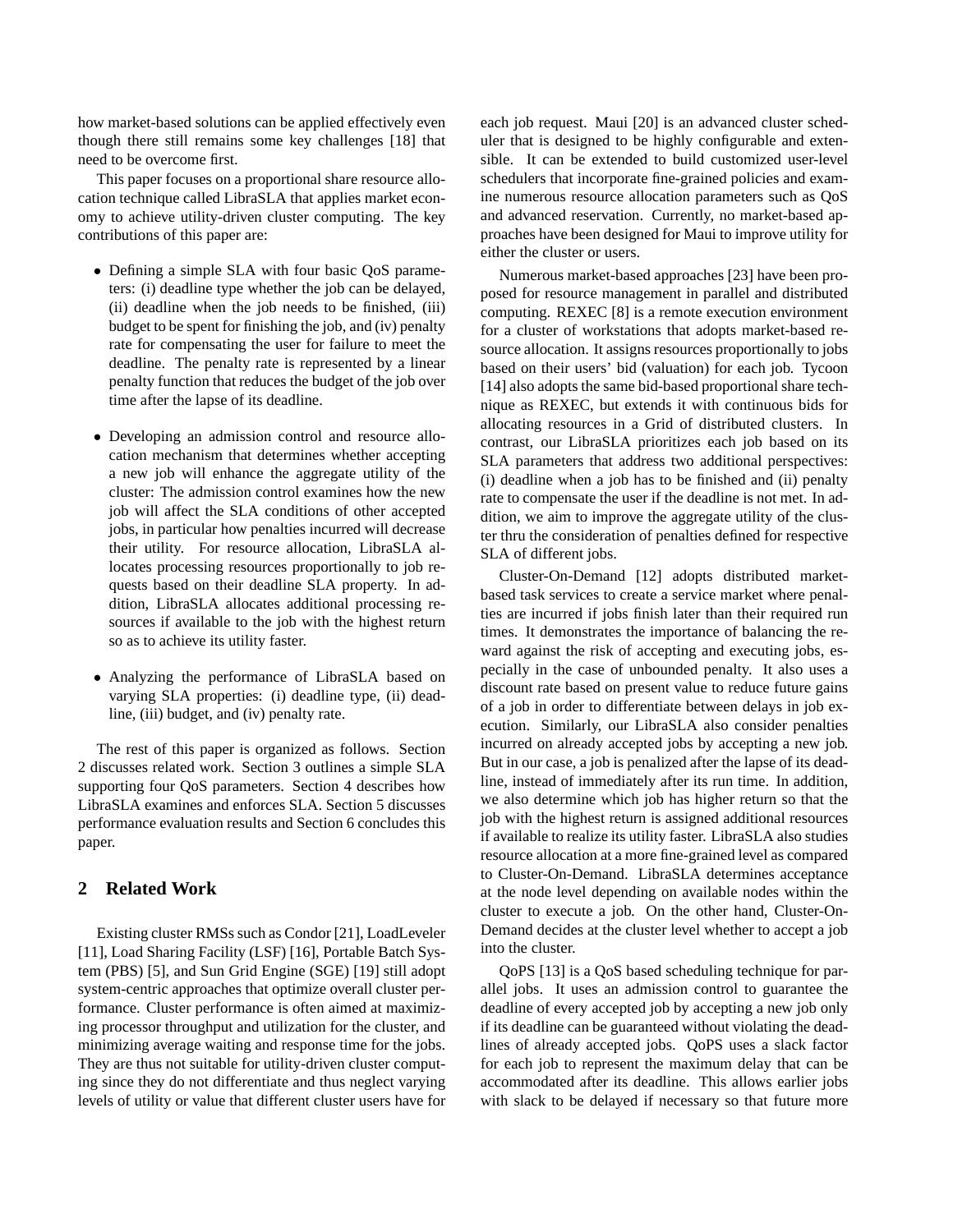urgent jobs can be accepted. On the other hand, our service model defines two types of deadlines: (i) hard deadline where the job has to be finished before the deadline and (ii) soft deadline where the job can finish anytime after the deadline. Instead of a slack factor, LibraSLA incorporates a SLA parameter called penalty rate to denote the user's flexibility with delays for soft deadlines through compensation. For the same job, a higher penalty rate means less flexibility than a lower penalty rate. Thus, LibraSLA attempts to minimize penalty to improve the cluster's aggregate utility. Another difference is that QoPS employs a kill-and-restart mechanism where a running job can be terminated to allow another job to be started so that a different schedule enables a new job to be accepted, while LibraSLA uses proportional share to vary the amount of resources for each job depending on their QoS needs.

Libra [17] is an earlier work done that successfully demonstrates that a market-based cluster scheduler is able to deliver more utility to users based on their QoS needs compared to traditional system-centric scheduling policies. Its market model is based on a commodity market [23] where Libra computes the price that users have to pay for their jobs be completed according to their QoS constraints. An enhanced pricing function [24] that is flexible, fair, dynamic and adaptive has also been proposed to improve the pricing scheme of the cluster so that the quoted price varies according to the workload of the cluster and prevents the cluster from overloading. LibraSLA incorporates a penalty function (thru the penalty rate parameter in the SLA) where the utility or value of the user will decrease over time after the deadline of the job has lapsed. Libra assumes that all jobs have hard deadlines and guarantees that accepted jobs will be finished within their hard deadlines. In contrast, LibraSLA allows jobs with soft deadlines to be delayed and compensated to accommodate jobs with hard deadlines. Finally, Libra only accepts jobs based on the workload of the cluster, whereas LibraSLA also examines the return of accepting each new job with respect to the current aggregate utility and workload of the cluster.

## **3 Service Level Agreement (SLA) for Utilitydriven Cluster Computing**

In utility-driven cluster computing, clusters provide computing services to users who perceive varying utility or value for completion of jobs. Clusters need to have knowledge of the types of service demanded by different users for each job in order to prioritize jobs according to user's needs.

Clusters should thus support SLA that provides a means for users and the cluster to agree upon the service quality to be offered. In other words, SLA acts as a contract that outlines obligations that both users and the cluster have to enforce and fulfill. For example, users have to pay for the



**Figure 1. Impact of penalty function on utility.**

service provided, while the cluster needs to be penalized to compensate users for failing to offer the required service. This also means that users can negotiate with the cluster about the service quality to be provided before accepting the SLA.

We define a simple SLA for each job  $i$  that consists of four QoS parameters:

- 1. deadline type deadline type<sup>i</sup> : A deadline can be *hard* or *soft*. A hard deadline denotes that the user wants the job to be finished before the deadline, whereas a soft deadline means that the user can accommodate delay. However, for soft deadline, the delay can be unbounded depending on the penalty rate of the job. Therefore, the user can give an appropriate penalty rate value to possibly limit the maximium delay.
- 2. deadline  $deadline_i$ : The time period in which the job needs to be finished.
- 3. budget  $budget_i$ : The maximum amount of currency that the user is willing to pay for the job to be completed.
- 4. penalty rate  $penalty_rate_i$ : The penalty rate penalizes the cluster to compensate the user for failure to meet the deadline of the job. It also reflects the user's flexibility with delayed deadline of the job. A higher penalty rate limits the delay to be shorter than that of a lower penalty rate.

The key aspect of our SLA is that it incorporates a *penalty* function (thru the penalty rate QoS parameter). This is realistic as users need to have assurance that their required services will be maintained by the cluster. The penalty function not only penalizes the cluster for its service failure, but compensates the users for tolerating the service failure. For simplicity, we model the penalty function as linear, as in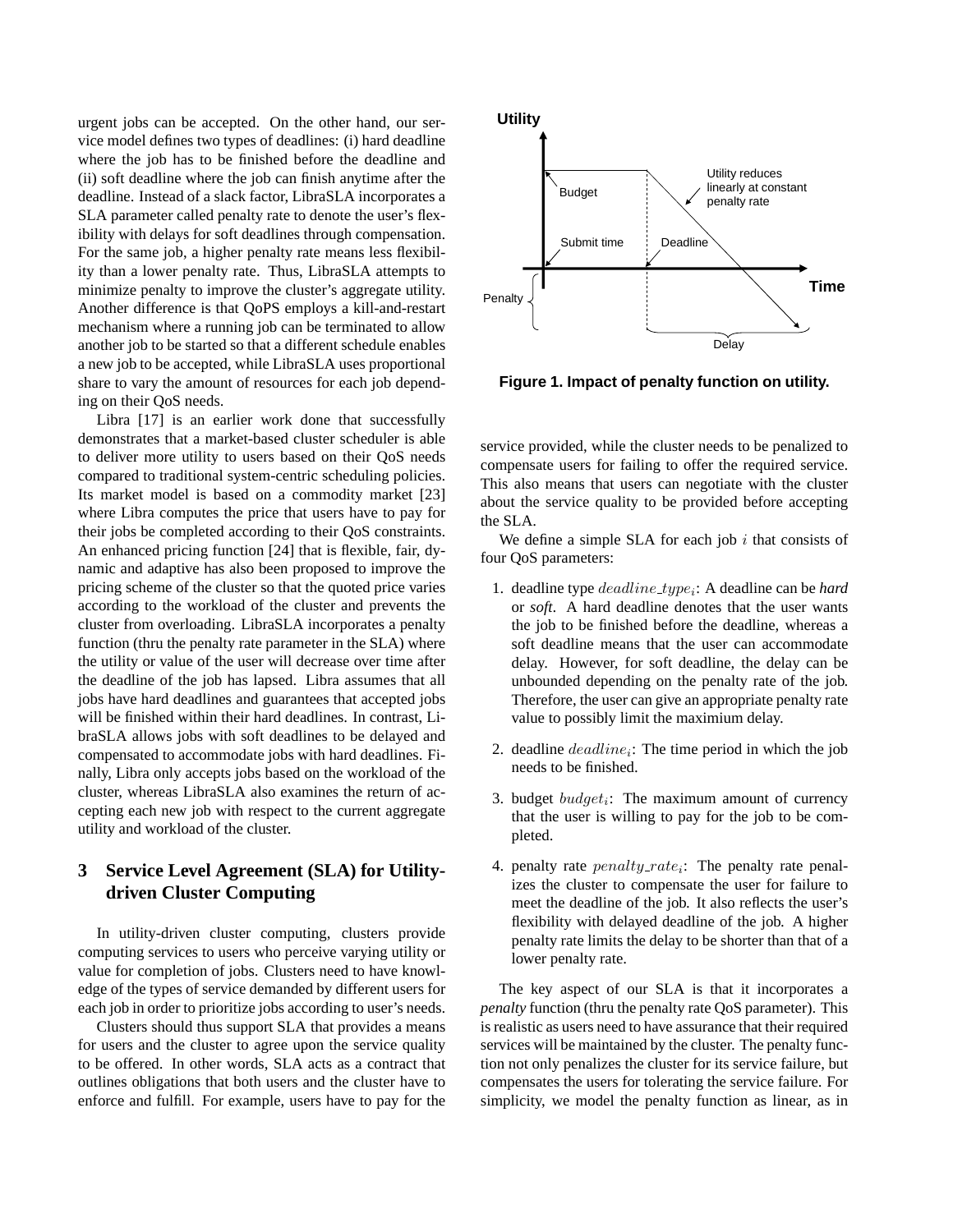other previous works [9][12]. Our penalty function reduces the budget of the job over time after the lapse of its deadline, rather than after its run time in [12]. Figure 1 shows the impact of the penalty function on utility.

For each job i, the cluster achieves a utility  $utility_i$  depending on its penalty rate  $penalty\_rate_i$  and delay  $delay_i$ :

$$
utility_i = budget_i - (delay_i * penalty\_rate_i) \qquad (1)
$$

Job *i* has delay  $delay_i$  if it takes longer to complete than its given deadline  $deadline_i$ :

$$
delay_i = (finish\_time_i - submit\_time_i) - deadline_i
$$
\n(2)

where  $\textit{submit_time}_i$  is the time when job i is submitted into the cluster and  $finish\_time_i$  is the time when job i is completed. So, Job i has no delay (ie.  $delay_i \leq 0$ ) if it completes before the deadline, with the cluster achieving the full budget  $budget_i$  as utility  $utility_i$ . If there is a delay (ie.  $delay_i > 0$ ), utility<sub>i</sub> drops linearly till it becomes negative and transform into a penalty (ie.  $utility_i < 0$ ) after it  $exceeds$   $budget_i$ .

Since penalties are unbounded depending on the penalty rate and delay of each job, the cluster needs to be careful about accepting new jobs into the cluster. Failure to deliver the required service due to accepting too many jobs may result in heavily penalized jobs that can dramatically erode previously achieved utility. Therefore, we develop a SLA based proportional share technique called LibraSLA (described in section 4) that considers the risk of penalties to improve aggregate utility for the cluster.

In addition to the SLA requirements, LibraSLA considers the following job details:

- 1. run time  $runtime_i$ : The run time for job i is the time period required to complete job  $i$  on a computation node provided that it is allocated the node's full proportion of processing power. Thus, the run time varies on nodes of different hardware and software architecture and does not include any waiting time and communication latency. The run time may also be expressed in terms of the job length in million instructions (MI).
- 2. number of processors  $\textit{number}$ : The number of processors requested by job  $i$ . A sequential job will need only a single processor (ie.  $numproc_i = 1$ ), while a parallel job will request multiple processors (ie.  $\textit{numberoc}_i > 1$ ).

# **4 SLA Based Proportional Share with Utility Consideration**

We consider utility-driven resource management and allocation in a cluster with the following assumptions:

- Users express utility as the budget or amount of real money (as in the human world) they are willing to pay for the service. Real money is a well-defined currency [18] that will promote resource owner and user participation in distributed system environments. A user's budget is limited by the amount of currency that he has which may be distributed and administered through monetary authorities such as GridBank [6]. Since our focus is on resource allocation (which job to accept and which nodes to execute the accepted job), we do not venture further into other market concepts such as user bidding strategies and auction pricing mechanisms.
- Users only gain utility and thus pay for the service (based on QoS parameters in SLA) upon the completion of their jobs. For simplicity, the user pays the full budget for a job to the cluster if its deadline is fulfilled. But, if a job is delayed, the cluster will achieve a reduced utility or incur a penalty depending on length of the delay.
- The estimated run time of each job provided during job submission is accurate. Estimated run times can be predicted in advance based on means such as past execution history.
- The deadline given by a user for the job must be more than its run time; otherwise it is not accepted into the cluster.
- The SLA of a job does not change after job acceptance. This means that the QoS parameters specified by the user during job submission do not change after the job is accepted.
- Users can only submit jobs into the cluster through the cluster RMS. This means that the cluster RMS has full knowledge of allocated workload currently in execution and remaining available resources on each computation node.
- The computation nodes can be homogeneous (have the same hardware architectures) or heterogeneous (have different hardware architectures). In the case of heterogeneous computation nodes, the estimated run time needs to be converted to its equivalent on the allocated computation node.
- The operating system at each computation node uses time-shared scheduling support where multiple processor time partitions can be assigned to different jobs.

Bid-based proportional share [8][14] allocates proportions of a resource such as processor time to users based on their bids (budget QoS parameter in SLA) for each job. In other words, the resource share assigned to a job is proportional to the user's bid value in comparison to other users'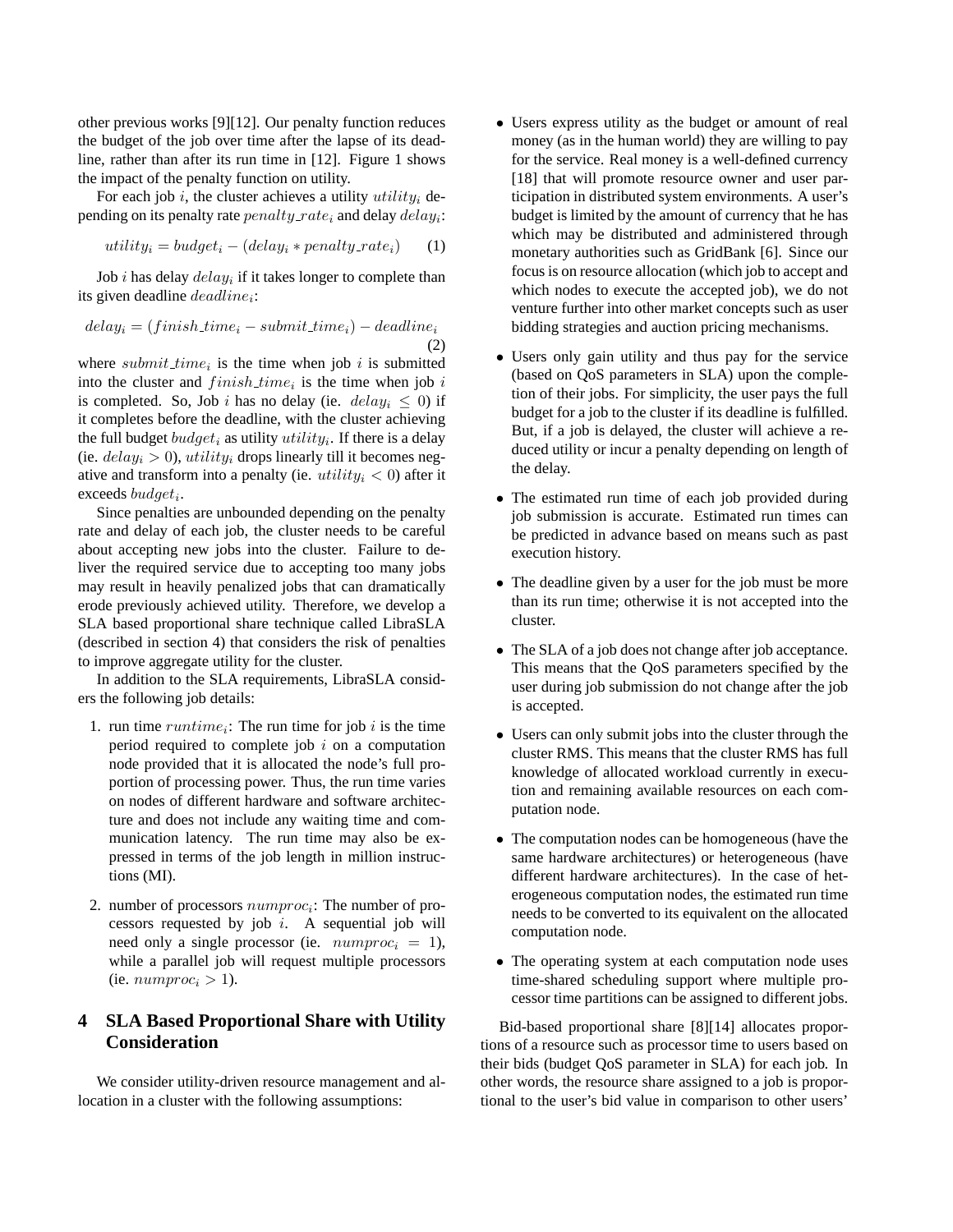bids. However, this approach does not take into consideration the characteristics of the job and its other essential SLA properties such as deadline and penalty rate.

To address this for SLA support, LibraSLA adopts the proportional share approach in Libra [17] that allocates processor time share  $share_{ij}$  to job i on node j based on its remaining run time  $remain\_runtime_{ij}$  and remaining deadline QoS  $remain\_deadline_{ij}$ , rather than users' bids  $budget_i$ :

$$
share_{ij} = \frac{remain\_runtime_{ij}}{remain\_deadline_{ij}}\tag{3}
$$

where initially,  $remain\_runtime_{ij}$  =  $runtime_i$  and  $remain\_deadline_{ij} = deadline_i$ . share<sub>ij</sub> also denotes the minimum share that is required by job  $i$  in order to enforce its deadline  $deadline_i$ . Proportional share based on deadline not only allows more jobs to be accepted (since the allocated processor time shares are spread across the deadlines), but also ensures that their deadlines are met.

Therefore, the total processor time share  $total\_share_i$ required to meet all deadlines of  $n<sub>i</sub>$  jobs allocated to node j is:

$$
total\_share_j = \sum_{i=1}^{n_j} share_{ij}
$$
 (4)

Delays occur when  $total\_share_j$  exceeds the maximum processor time that node  $j$  can offer.

#### **4.1 Computing Return for Jobs and Nodes**

In order to improve aggregate utility for the cluster, LibraSLA needs to consider the utility of each job to determine which job has a higher return. The return  $return_{ij}$  of a job  $i$  allocated to run on node  $j$  is computed as:

$$
return_{ij} = utility_{ij}/runtime_i/deadline_i \tag{5}
$$

Recall that it is possible for a job  $i$  allocated to node  $j$ to have negative utility (ie.  $utility_{ij} < 0$ ), also known as a penalty as defined in  $(1)$ . Thus, in this case, job i will also have negative return (ie.  $return_{ij} < 0$ ).

LibraSLA regards jobs that have shorter deadlines for an expected utility per unit of run time  $(utility_{ij}/runtime_i)$ to have a higher return. Jobs with shorter deadlines require a shorter commitment period as compared to those with longer deadlines. Thus, it increases the flexibility of accepting later arriving but possibly jobs with higher return as a full schedule of jobs with long deadlines may result in these future jobs being blocked by the admission control.

Jobs with shorter deadlines are also penalized more heavily than those with longer deadlines. This discourages accepting more jobs that can delay other accepted urgent jobs and jeopardize the cluster's aggregate utility.

LibraSLA can thus compute the return  $return<sub>i</sub>$  of node  $j$  to determine whether node  $j$  is improving the aggregate utility of the cluster or not:

$$
return_j = \sum_{i=1}^{n_j} return_{ij}
$$
 (6)

 $return<sub>j</sub>$  also gives an indication of whether node j is overloaded with too many jobs and failing to satisfy their SLA.  $return_i$  will be lower when the workload on node j is higher since insufficient resources will result in jobs being delayed and thus having lower utility.

#### **4.2 Admission Control and Resource Allocation**

| allocation of LibraSLA.<br>for $j \leftarrow 0$ to $m - 1$ do<br>1<br>add job <i>new</i> temporarily into $ListJobsi$ ;<br>$\overline{2}$<br>3<br>$new\_return_i \leftarrow compute\_new\_return$<br>$(List Jobsi)$ ;<br>remove job <i>new</i> from $ListJobs_i$ ;<br>4<br>if $new\_return_j \geq return_j$ then<br>5<br><b>if</b> deadline_type <sub>new</sub> is SOFT <b>then</b><br>6<br>place node $j$ in<br>7<br>$ListHigherReturnNodes_{new};$<br>else if $deadline\_type_{new}$ is HARD and<br>8<br>$delay_{new} \leq 0$ then<br>place node $j$ in<br>9<br>$ListHigherReturnNodes_{new};$<br>endif<br>10<br>endif<br>11<br>12 endfor<br><b>13 if</b> ListHigherReturnNodes <sub>new-</sub> size > numproc <sub>new</sub><br>then<br>sort List Higher Return Nodes <sub>new</sub> by new_return <sub>j</sub><br>14<br>in descending order;<br>15<br>for $j \leftarrow 0$ to numproc <sub>new</sub> - 1 do<br>allocate job $i$ to node $j$ of<br>16<br>$ListHigherReturnNodes_{new};$<br>endfor<br>17<br>18 else<br>reject job $new$ ;<br>19<br>20 endif | Algorithm 1: Pseudo-code for admission control and resource |  |  |
|---------------------------------------------------------------------------------------------------------------------------------------------------------------------------------------------------------------------------------------------------------------------------------------------------------------------------------------------------------------------------------------------------------------------------------------------------------------------------------------------------------------------------------------------------------------------------------------------------------------------------------------------------------------------------------------------------------------------------------------------------------------------------------------------------------------------------------------------------------------------------------------------------------------------------------------------------------------------------------------------------------------------------------------------------------------|-------------------------------------------------------------|--|--|
|                                                                                                                                                                                                                                                                                                                                                                                                                                                                                                                                                                                                                                                                                                                                                                                                                                                                                                                                                                                                                                                               |                                                             |  |  |
|                                                                                                                                                                                                                                                                                                                                                                                                                                                                                                                                                                                                                                                                                                                                                                                                                                                                                                                                                                                                                                                               |                                                             |  |  |
|                                                                                                                                                                                                                                                                                                                                                                                                                                                                                                                                                                                                                                                                                                                                                                                                                                                                                                                                                                                                                                                               |                                                             |  |  |
|                                                                                                                                                                                                                                                                                                                                                                                                                                                                                                                                                                                                                                                                                                                                                                                                                                                                                                                                                                                                                                                               |                                                             |  |  |
|                                                                                                                                                                                                                                                                                                                                                                                                                                                                                                                                                                                                                                                                                                                                                                                                                                                                                                                                                                                                                                                               |                                                             |  |  |
|                                                                                                                                                                                                                                                                                                                                                                                                                                                                                                                                                                                                                                                                                                                                                                                                                                                                                                                                                                                                                                                               |                                                             |  |  |
|                                                                                                                                                                                                                                                                                                                                                                                                                                                                                                                                                                                                                                                                                                                                                                                                                                                                                                                                                                                                                                                               |                                                             |  |  |
|                                                                                                                                                                                                                                                                                                                                                                                                                                                                                                                                                                                                                                                                                                                                                                                                                                                                                                                                                                                                                                                               |                                                             |  |  |
|                                                                                                                                                                                                                                                                                                                                                                                                                                                                                                                                                                                                                                                                                                                                                                                                                                                                                                                                                                                                                                                               |                                                             |  |  |
|                                                                                                                                                                                                                                                                                                                                                                                                                                                                                                                                                                                                                                                                                                                                                                                                                                                                                                                                                                                                                                                               |                                                             |  |  |
|                                                                                                                                                                                                                                                                                                                                                                                                                                                                                                                                                                                                                                                                                                                                                                                                                                                                                                                                                                                                                                                               |                                                             |  |  |
|                                                                                                                                                                                                                                                                                                                                                                                                                                                                                                                                                                                                                                                                                                                                                                                                                                                                                                                                                                                                                                                               |                                                             |  |  |
|                                                                                                                                                                                                                                                                                                                                                                                                                                                                                                                                                                                                                                                                                                                                                                                                                                                                                                                                                                                                                                                               |                                                             |  |  |
|                                                                                                                                                                                                                                                                                                                                                                                                                                                                                                                                                                                                                                                                                                                                                                                                                                                                                                                                                                                                                                                               |                                                             |  |  |
|                                                                                                                                                                                                                                                                                                                                                                                                                                                                                                                                                                                                                                                                                                                                                                                                                                                                                                                                                                                                                                                               |                                                             |  |  |
|                                                                                                                                                                                                                                                                                                                                                                                                                                                                                                                                                                                                                                                                                                                                                                                                                                                                                                                                                                                                                                                               |                                                             |  |  |
|                                                                                                                                                                                                                                                                                                                                                                                                                                                                                                                                                                                                                                                                                                                                                                                                                                                                                                                                                                                                                                                               |                                                             |  |  |
|                                                                                                                                                                                                                                                                                                                                                                                                                                                                                                                                                                                                                                                                                                                                                                                                                                                                                                                                                                                                                                                               |                                                             |  |  |
|                                                                                                                                                                                                                                                                                                                                                                                                                                                                                                                                                                                                                                                                                                                                                                                                                                                                                                                                                                                                                                                               |                                                             |  |  |
|                                                                                                                                                                                                                                                                                                                                                                                                                                                                                                                                                                                                                                                                                                                                                                                                                                                                                                                                                                                                                                                               |                                                             |  |  |
|                                                                                                                                                                                                                                                                                                                                                                                                                                                                                                                                                                                                                                                                                                                                                                                                                                                                                                                                                                                                                                                               |                                                             |  |  |
|                                                                                                                                                                                                                                                                                                                                                                                                                                                                                                                                                                                                                                                                                                                                                                                                                                                                                                                                                                                                                                                               |                                                             |  |  |
|                                                                                                                                                                                                                                                                                                                                                                                                                                                                                                                                                                                                                                                                                                                                                                                                                                                                                                                                                                                                                                                               |                                                             |  |  |
|                                                                                                                                                                                                                                                                                                                                                                                                                                                                                                                                                                                                                                                                                                                                                                                                                                                                                                                                                                                                                                                               |                                                             |  |  |
|                                                                                                                                                                                                                                                                                                                                                                                                                                                                                                                                                                                                                                                                                                                                                                                                                                                                                                                                                                                                                                                               |                                                             |  |  |
|                                                                                                                                                                                                                                                                                                                                                                                                                                                                                                                                                                                                                                                                                                                                                                                                                                                                                                                                                                                                                                                               |                                                             |  |  |
|                                                                                                                                                                                                                                                                                                                                                                                                                                                                                                                                                                                                                                                                                                                                                                                                                                                                                                                                                                                                                                                               |                                                             |  |  |
|                                                                                                                                                                                                                                                                                                                                                                                                                                                                                                                                                                                                                                                                                                                                                                                                                                                                                                                                                                                                                                                               |                                                             |  |  |

Since the SLA of each job incorporates a penalty function (as described in section 3), LibraSLA implements an admission control to ensure that more utility is achieved, instead of less utility due to accepting too many jobs and failing to meet their deadlines. The admission control determines whether a new job new should be accepted into the cluster depending on:

•  $numproc_{new}$ : A new job is not accepted if there are not enough available processors to run it. This often happens to parallel jobs as they require more processors.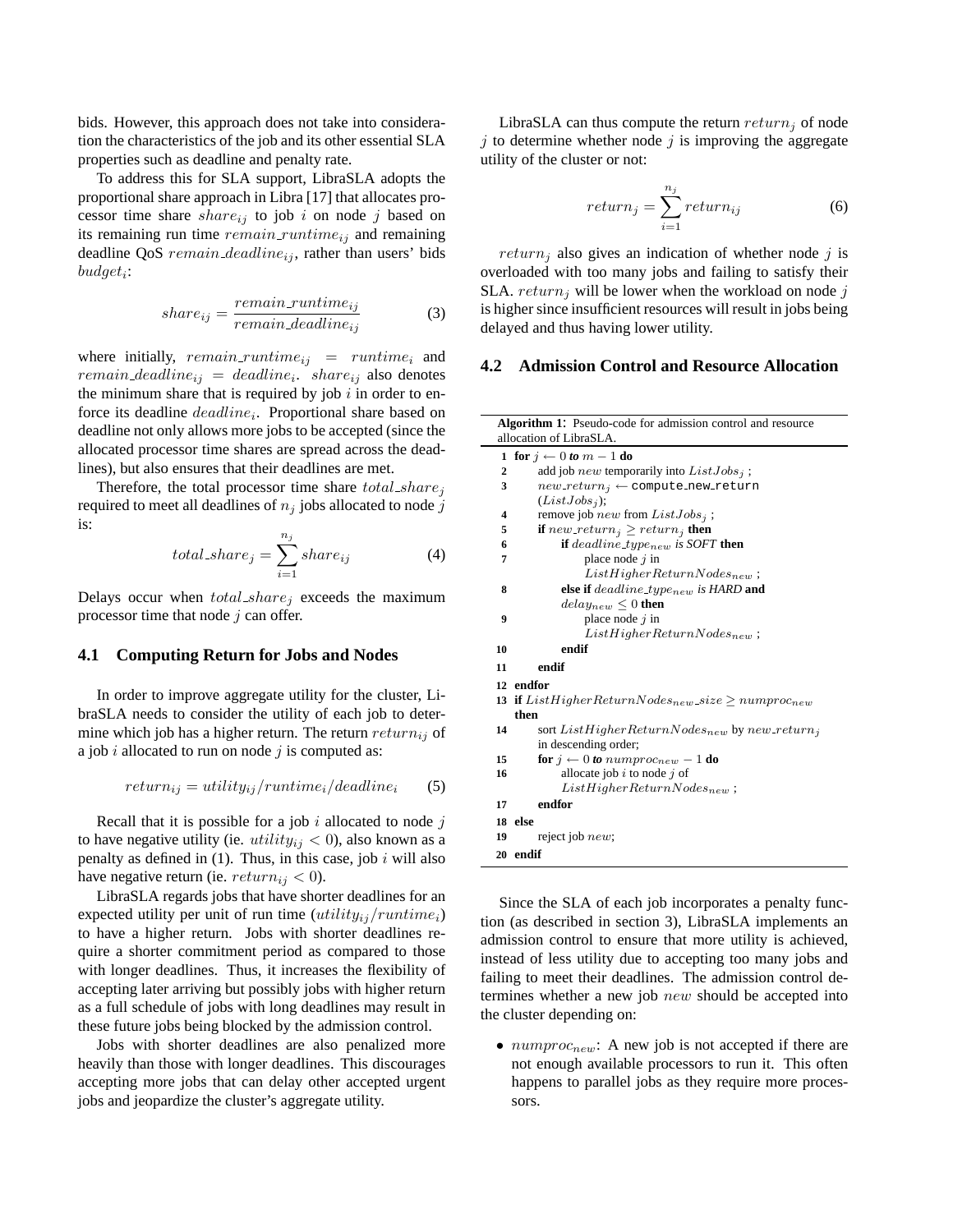- deadline\_type<sub>new</sub>: If the new job requires hard deadline and there are no nodes that can fulfill its deadline, then it is not accepted.
- $return_i$ : This denotes whether each node j will increase or decrease the aggregate utility if it is allocated this new job. Therefore, a new job can be accepted into the cluster depending on the return of each individual node.

Algorithm 1 shows how LibraSLA decides whether to accept a new job based on nodes with the highest return. Assuming that the cluster has  $m$  nodes, LibraSLA first determines the return of each node (using compute\_new\_return function in Algorithm 2) for accepting the new job  $new$ (line 2–4). A node is suitable if it has higher return after accepting the new job and can satisfy its hard deadline if required (line 5–11). The new job is then accepted if there are enough suitable nodes as requested (line 13) and allocated to the node with the highest return (line 14–17).

| Pseudo-code<br><b>Algorithm</b><br>2:<br>for<br>compute_new_return(<br>$List Jobsj$ ) function.                                                                                                                                                                                                                                                                                                                                                     |
|-----------------------------------------------------------------------------------------------------------------------------------------------------------------------------------------------------------------------------------------------------------------------------------------------------------------------------------------------------------------------------------------------------------------------------------------------------|
| $new\_return_i \leftarrow 0;$<br>1<br>$total\_share_i \leftarrow 0;$<br>2<br>set first job in $ListJobs_j$ to be job with the highest return;<br>3<br>for $i \leftarrow 0$ to ListJobs <sub>i</sub> size -1 do<br>4<br>5<br>$total\_share_i \leftarrow total\_share_i + share_{ij};$<br>$return_{ij} \leftarrow budget_i/runtime_i/deadline_i;$<br>6<br>if job i has higher return then<br>7<br>set job $i$ to be job with the highest return;<br>8 |
| endif<br>9                                                                                                                                                                                                                                                                                                                                                                                                                                          |
| endfor<br>10                                                                                                                                                                                                                                                                                                                                                                                                                                        |
| <b>if</b> total_share <sub>i</sub> $\geq$ maximum processor time of node j <b>then</b><br>11                                                                                                                                                                                                                                                                                                                                                        |
| increase share of job with the highest return by remaining<br>12                                                                                                                                                                                                                                                                                                                                                                                    |
| unallocated processor time;                                                                                                                                                                                                                                                                                                                                                                                                                         |
| for $i \leftarrow 0$ to List Jobs <sub>i</sub> _size -1 <b>do</b><br>13                                                                                                                                                                                                                                                                                                                                                                             |
| $new\_return_i \leftarrow$<br>14<br>$new\_return_j + budget_i/runtime_i/deadline_i;$                                                                                                                                                                                                                                                                                                                                                                |
| endfor<br>15                                                                                                                                                                                                                                                                                                                                                                                                                                        |
| 16 else                                                                                                                                                                                                                                                                                                                                                                                                                                             |
| for $i \leftarrow 0$ to List Jobs <sub>i</sub> _size -1 <b>do</b><br>17                                                                                                                                                                                                                                                                                                                                                                             |
| <b>if</b> job i is job with the highest return or job i has<br>18                                                                                                                                                                                                                                                                                                                                                                                   |
| HARD deadline then                                                                                                                                                                                                                                                                                                                                                                                                                                  |
| $new\_return_i \leftarrow new\_return_i +$<br>19                                                                                                                                                                                                                                                                                                                                                                                                    |
| $budget_i/runtime_i/deadline_i;$                                                                                                                                                                                                                                                                                                                                                                                                                    |
| else<br>20                                                                                                                                                                                                                                                                                                                                                                                                                                          |
| 21<br>decrease share of job $i$ by shortfall proportion of<br>processor time;                                                                                                                                                                                                                                                                                                                                                                       |
| 22<br>compute $delay_i$ ;                                                                                                                                                                                                                                                                                                                                                                                                                           |
| 23<br>compute $utility_{ii}$ ;                                                                                                                                                                                                                                                                                                                                                                                                                      |
| 24<br>$new\_return_i \leftarrow new\_return_i +$                                                                                                                                                                                                                                                                                                                                                                                                    |
| $utility_i$ /runtime <sub>i</sub> /deadline <sub>i</sub> ;                                                                                                                                                                                                                                                                                                                                                                                          |
| endif<br>25                                                                                                                                                                                                                                                                                                                                                                                                                                         |
| endfor<br>26                                                                                                                                                                                                                                                                                                                                                                                                                                        |
| endif<br>27                                                                                                                                                                                                                                                                                                                                                                                                                                         |
| 28 return $new-return_i$ ;                                                                                                                                                                                                                                                                                                                                                                                                                          |

Algorithm 2 computes the new return of a node for accepting a new job. It first determines total processor time share required to fulfill the deadlines of its allocated jobs plus the new job (line 5). It also identifies the job with the highest return based on the budget (line 6–9). If there is any remaining unallocated processor time, the job with the highest return is given this additional remaining share to realize its utility faster (line  $11-12$ ). In this case, the return of the node is computed with the utility of each job same as its budget (line 13–15). If there is insufficient processor time, only the job with the highest return and jobs with hard deadlines are not delayed (line 18-19), while the other jobs with soft deadlines shares the shortfall processor time proportionally (line 21). The return of these delayed jobs is then computed accordingly (line 22–24).

### **5 Performance Evaluation**

In this section, we discuss and evaluate the performance of LibraSLA. We first explain our experimental methodology, followed by detailed performance analysis of LibraSLA with respect to varying SLA properties: (i) deadline type, (ii) deadline, (iii) budget, and (iv) penalty rate.

### **5.1 Experimental Methodology**

We use GridSim [7] to simulate a cluster RMS environment that utilizes LibraSLA for resource allocation. Our experiments employ real workload trace from Feitelson's Parallel Workload Archive [4]. The selected subset of the last 1000 jobs in the SDSC SP2 trace from April 1998 to April 2000 has the following properties:

- Average inter arrival time: 2276 seconds (37.93 minutes)
- Average run time: 10610 seconds (2.94 hours)
- Average number of allocated processors: 18

The 128-node IBM SP2 located at San Diego Supercomputer Center (SDSC) has the following characteristics:

- SPEC rating of each node: 168
- Number of computation nodes: 128
- Processor type on each computation node: RISC System/6000
- Operating System: AIX

The real workload trace does not contain any information about users' SLA parameters including deadline type, deadline, budget, and penalty rate. But, results are dependent on distributions of these four QoS parameters as they determine how LibraSLA allocate resources to jobs. Therefore, we follow a similar experimental methodology in Cluster-On-Demand [12] to represent SLA properties for the workload: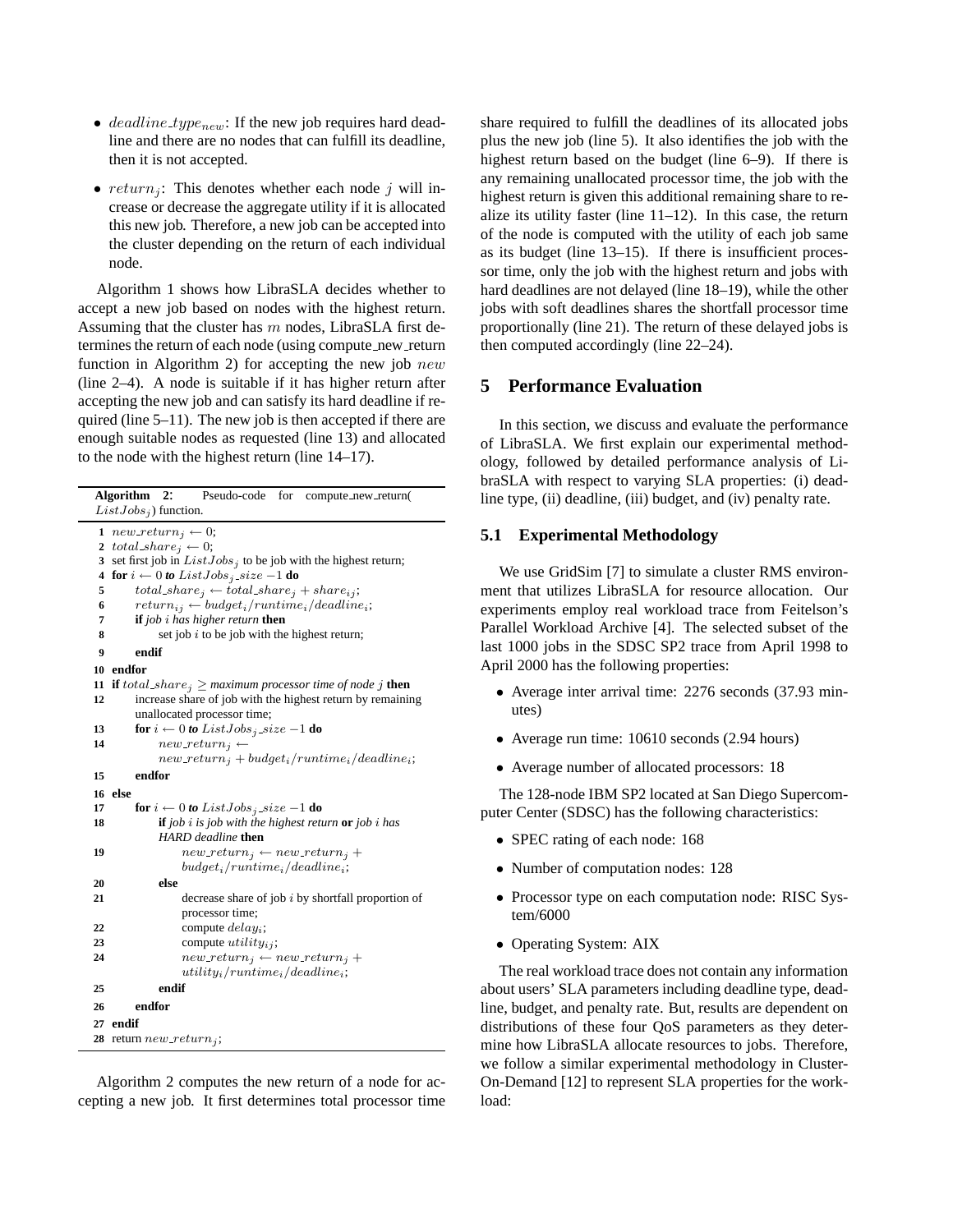- 20% of the jobs belongs to a *high urgency* job class with a hard deadline of low  $deadline_i$ ,  $runtime_i$ , a high  $budget_i/f(runtime_i)$  and a high  $penalty_rate_i/g(runtime_i)$ , where  $f(runtime_i)$ and  $g(runtime<sub>i</sub>)$  are functions to represent the minimum budget and penalty rate that the user will quote with respect to  $\textit{runtime}_i$ .
- 80% of the jobs belongs to a *low urgency* job class with a soft deadline of high  $deadline_i/runtime_i$ , a low  $budget_i/f(runtime_i)$  and a low  $penalty_rate_i/g(runtime_i).$
- The *deadline high:low ratio* refers to the ratio of the means for high  $deadline_i$  /runtime<sub>i</sub> and low deadlinei/runtime<sup>i</sup> , likewise for *budget high:low ratio* and *penalty rate high:low ratio*. For the experiments, the jobs have a *deadline high:low ratio* of 7, a *budget high:low ratio* of 7, and a *penalty rate high:low ratio* of 4.
- Values are normally distributed within each high and low  $\emph{deadline}_i/runtime_i, \emph{budget}_i/f(runtime_i)$  and  $penalty_rate_i/g(runtime_i)$  respectively.
- The high urgency and low urgency job classes are randomly distributed in arrival sequence.

Our performance evaluation examines the relative performance of LibraSLA with respect to Libra under varying cluster workload for the following SLA properties: (i) deadline type (section 5.3), (ii) deadline (section 5.4), (iii) budget (section 5.5), and (iv) penalty rate (section 5.6). Libra does not differentiate between hard and soft deadlines, thus accepting a new job only if there are sufficient nodes as requested to fulfill its deadline. Another key difference is that Libra selects nodes based on the best fit strategy. In other words, nodes that have the least available processor time after accepted the new job will be selected first. This ensures that nodes are saturated to their maximum so that more later arriving jobs may be accepted.

To demonstrate the effectiveness of resource allocation, we need to model a heavy workload scenario where the demand for cluster resources exceeds the supply. We use *arrival delay factor* with the inter arrival time of jobs (available from the trace) to model the cluster workload. For example, an arrival delay factor of 0.01 means that a job with 400 seconds of inter arrival time from the trace now has a simulated inter arrival time of 4 seconds. Thus, an increasing arrival delay factor represents decreasing workload.

We use a mean factor to denote the mean value for the normal distribution of deadline, budget and penalty rate SLA parameters. A mean factor of 2 represents having mean value double than that of 1 (ie. higher).

#### **5.2 Overview of Performance Results**

Generally, the improvement of LibraSLA over Libra decreases as the arrival delay factor increases. This is because Libra can also complete more jobs and achieve more utility when the workload is not heavy (higher arrival delay factor). Thus, we are able to demonstrate that LibraSLA is effective in differentiating jobs with higher utility in heavy workload situations.

#### **5.3 Impact of Deadline Type**

We vary the proportion of jobs belonging to the high urgency job class with hard deadlines at 20%, 50%, and 80% to examine the impact of deadline type on LibraSLA. Figure 2 shows that when there are more jobs with hard deadline (eg. 80%), the improvement over Libra is lower since there are less jobs with soft deadline to accommodate the required delays without risking the aggregate utility achieved. We can see that on average LibraSLA completes about 20% more jobs (Figure  $2(a)$ ) and achieves 10% more utility (Figure 2(b)) than Libra when there are 20% jobs with hard deadline as compared to 80%.

#### **5.4 Impact of Deadline**

We study how LibraSLA performs for different deadlines using the deadline mean factor of 1, 2, and 3. Figure 3 shows that LibraSLA has a substantial large improvement over Libra for a deadline mean factor of 1 when the arrival delay factor is lower (0.005–0.025). This is because LibraSLA determines utility based on the deadline of the jobs, and thus can differentiate jobs with high utility and short deadline when the workload is high. However, with higher deadline mean factor of 2 and 3, the improvement over Libra is lower over increasing arrival delay factor since Libra is also able to complete more jobs with longer deadlines. We can also see that LibraSLA has a more constant improvement over Libra for sufficiently long deadlines (deadline mean factor of 2 and 3) as opposed to short deadlines (deadline mean factor of 1). This highlights that the deadline QoS has a strong impact on the performance of LibraSLA.

### **5.5 Impact of Budget**

We investigate the performance of LibraSLA for different budgets with budget mean factor of 1, 2, and 3. Figure 4(a) shows that LibraSLA completes more jobs than Libra for higher budget mean factors. When jobs have higher budgets, LibraSLA can accommodate more soft deadline jobs with delays which in turn improves the aggregate utility (Figure 4(b)). However, the utility improvement also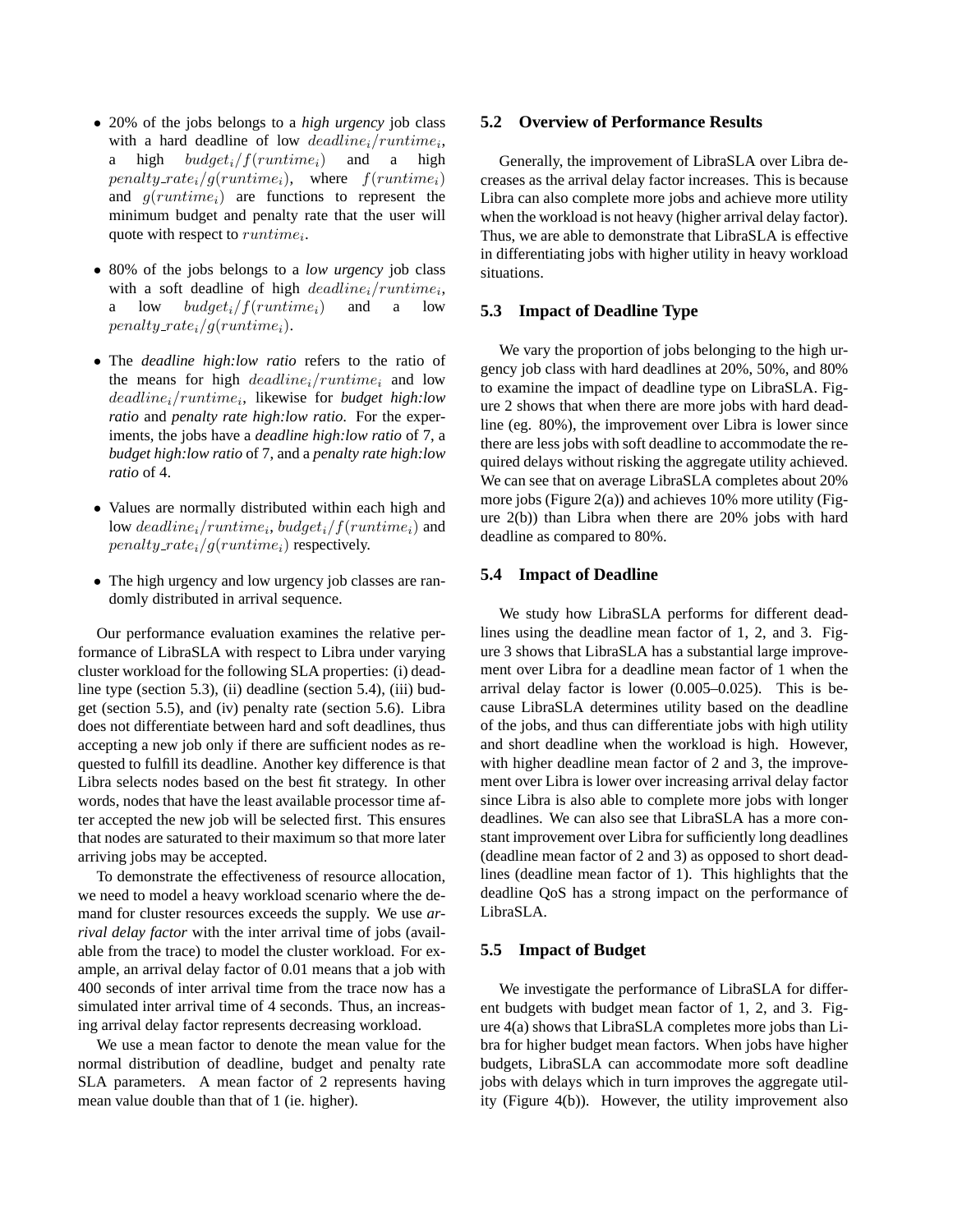

**Figure 2. Impact of deadline type on increasing workload.**



**Figure 3. Impact of deadline mean factor on increasing workload.**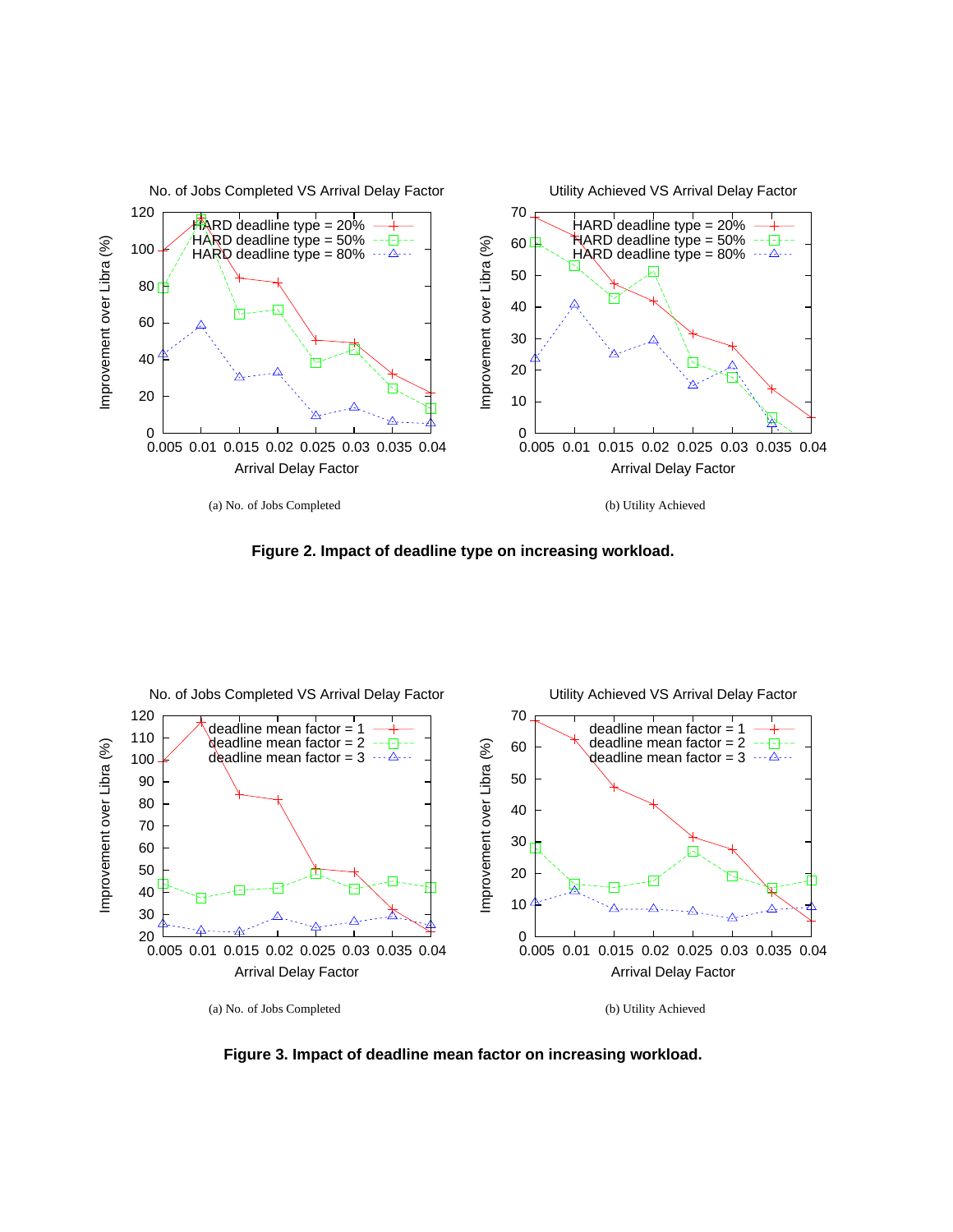

**Figure 4. Impact of budget mean factor on increasing workload.**

diminishes with increasing arrival delay factor (0.03–0.04) as Libra can also accept more jobs to increase utility.

### **5.6 Impact of Penalty Rate**

We observe how LibraSLA performs with changing penalty rate mean factor of 1, 2, and 3. Figure 5 shows that LibraSLA has less improvement over Libra for increasing penalty rate mean factor. With higher penalty rate, LibraSLA is limited to accepting fewer jobs in order to preserve the aggregate utility. This explains the lower improvement in utility achieved as well since jobs with soft deadlines now has higher penalty rate and can potentially risk the aggregate utility.

### **6 Conclusion**

This paper has presented an approach to handle penalties incorporated in SLAs in order to enhance the utility of the cluster. We have also outlined a basic SLA with four QoS parameters: (i) deadline type, (ii) deadline, (iii) budget, and (iv) penalty rate, before describing a proportional share technique called LibraSLA that considers these QoS parameters. Simulation results show that LibraSLA performs better than Libra by accommodating more jobs thru soft deadlines and minimizing penalties. This work has thus reinforced the need to employ and consider SLAs in clusterlevel resource allocation in order to support utility-driven cluster computing for service-oriented Grid computing.

#### **References**

- [1] HP Grid Computing,
- http://www.hp.com/techservers/grid, May 2005. [2] IBM Grid Computing,
- http://www.ibm.com/grid, May 2005. [3] Sun Microsystems Utility Computing,
- http://www.sun.com/service/utility, May 2005. [4] Parallel Workloads Archive,
- http://www.cs.huji.ac.il/labs/parallel/workload, May 2005.
- [5] Altair Grid Technologies. *OpenPBS Release 2.3 Administrator Guide*, Aug. 2000.
- [6] A. Barmouta and R. Buyya. GridBank: A Grid Accounting Services Architecture (GASA) for Distributed Systems Sharing and Integration. In *Proceedings of the 3rd Workshop on Internet Computing and E-Commerce (ICEC 2003), International Parallel and Distributed Processing Symposium (IPDPS 2003)*, Nice, France, Apr. 2003.
- [7] R. Buyya and M. Murshed. GridSim: a toolkit for the modeling and simulation of distributed resource management and scheduling for Grid computing. *Concurrency and Computation: Practice and Experience*, 14(13–15):1175–1220, Nov.–Dec. 2002.
- [8] B. N. Chun and D. E. Culler. Market-based Proportional Resource Sharing for Clusters. Technical Report CSD-1092, Computer Science Division, University of California at Berkeley, Jan. 2000.
- [9] B. N. Chun and D. E. Culler. User-centric Performance Analysis of Market-based Cluster Batch Schedulers. In *Proceedings of the 2nd International Symposium on Cluster Computing and the Grid (CCGrid 2002)*, pages 22–30, Berlin, Germany, May 2002.